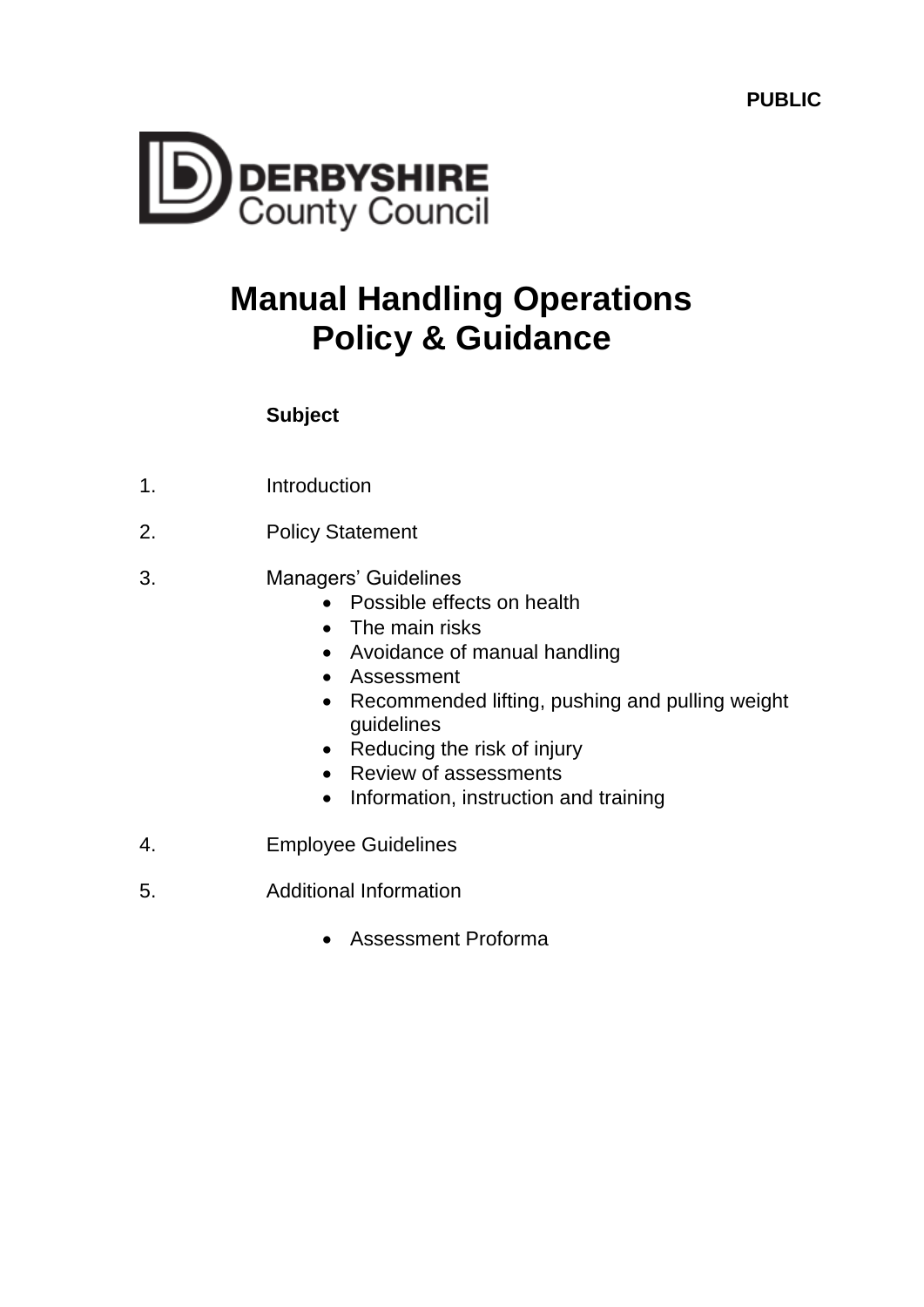| <b>Version</b> | <b>Date</b>       | <b>Detail</b>          | <b>Author</b>           |
|----------------|-------------------|------------------------|-------------------------|
| 1.0            |                   | Original document      | John Davis              |
| 1.1            | September2011     | <b>Biennial review</b> | John Davis              |
| 1.2            | September<br>2013 | <b>Biennial review</b> | John Davis              |
| 1.3            | Sept 15           | <b>Biennial review</b> | John Davis              |
| 1.4            | February 2018     | <b>Biennial review</b> | <b>Jackie Griffiths</b> |

# **Links and Dependencies**

Manual Handling Operations Regulations

HSE ACOP Moving and handling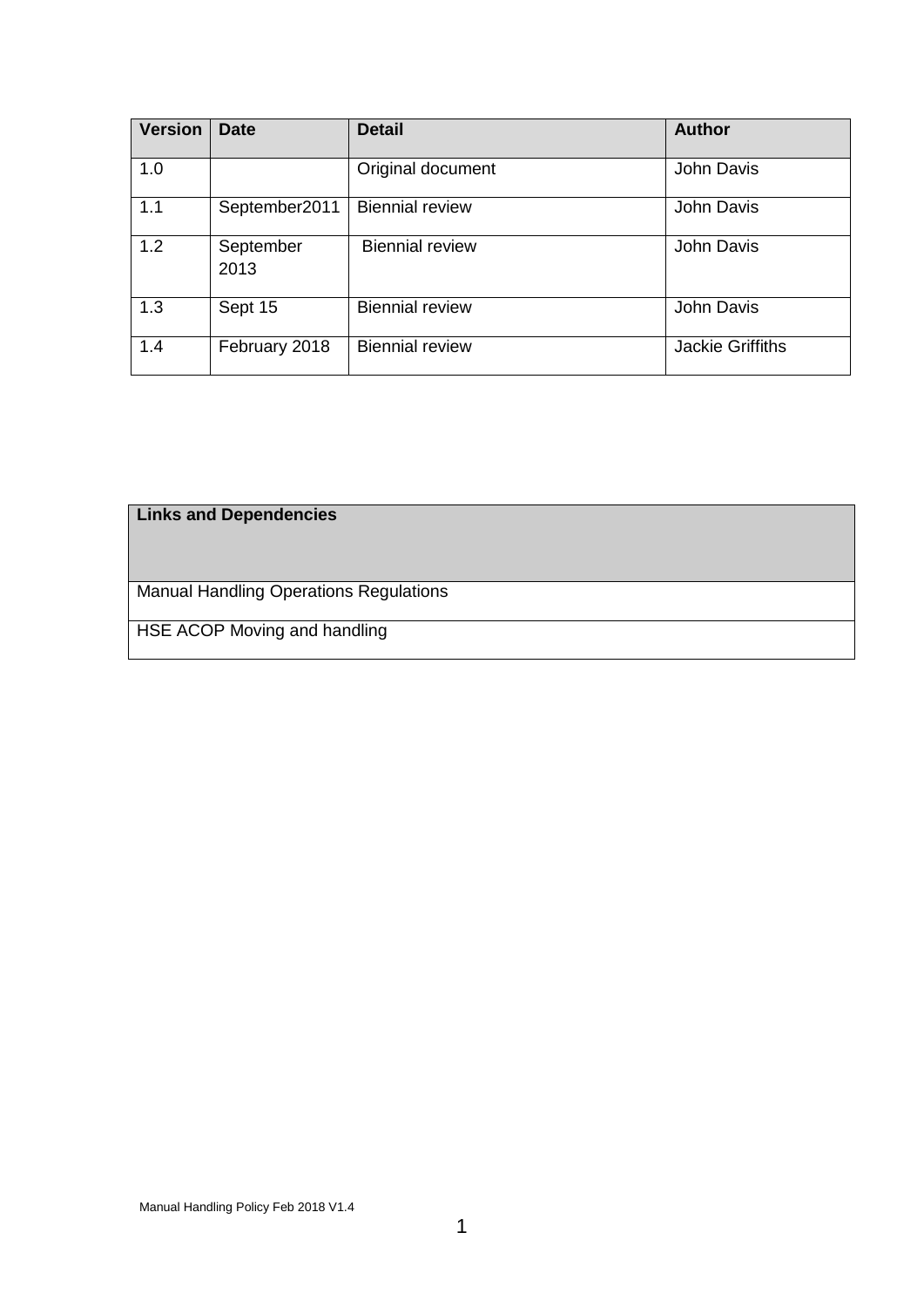## **1. Introduction**

This policy and guidance applies to all manual handling operations carried out by employees of Derbyshire County Council.

The aim is to provide guidance on measures to:-

- Avoid as far as is reasonably practical manual handling operations which involves a risk of any person being injured.
- Make suitable and sufficient assessment of hazardous manual handling operations which cannot be avoided taking account of the task, load, working environment and individual capabilities.
- □ Reduce the risk of injury to any person to the lowest level reasonably practicable.
- Consult, inform and train employees involved in manual handling operations.

#### **2. Policy Statement**

The Council recognises its statutory duties as an employer under the Health and Safety at Work etc. Act, the Manual Handling Operations Regulations and the Management of Health and Safety at Work (MHSW) Regulations and will draw on any detailed guidance and approved Codes of Practice issued by the Health and Safety Executive, to prevent any bodily injury caused by manual handling operations.

The Council shall ensure that Strategic Directors within Departments have responsibility to ensure that arrangements are made to implement the following:-

- Avoid manual handling which involves risk of injury wherever it is reasonably practicable.
- □ Carry out assessments for all manual handling operations.
- □ Record all relevant assessments.
- Review assessments as required.
- Provide adequate information, instruction and training to employees.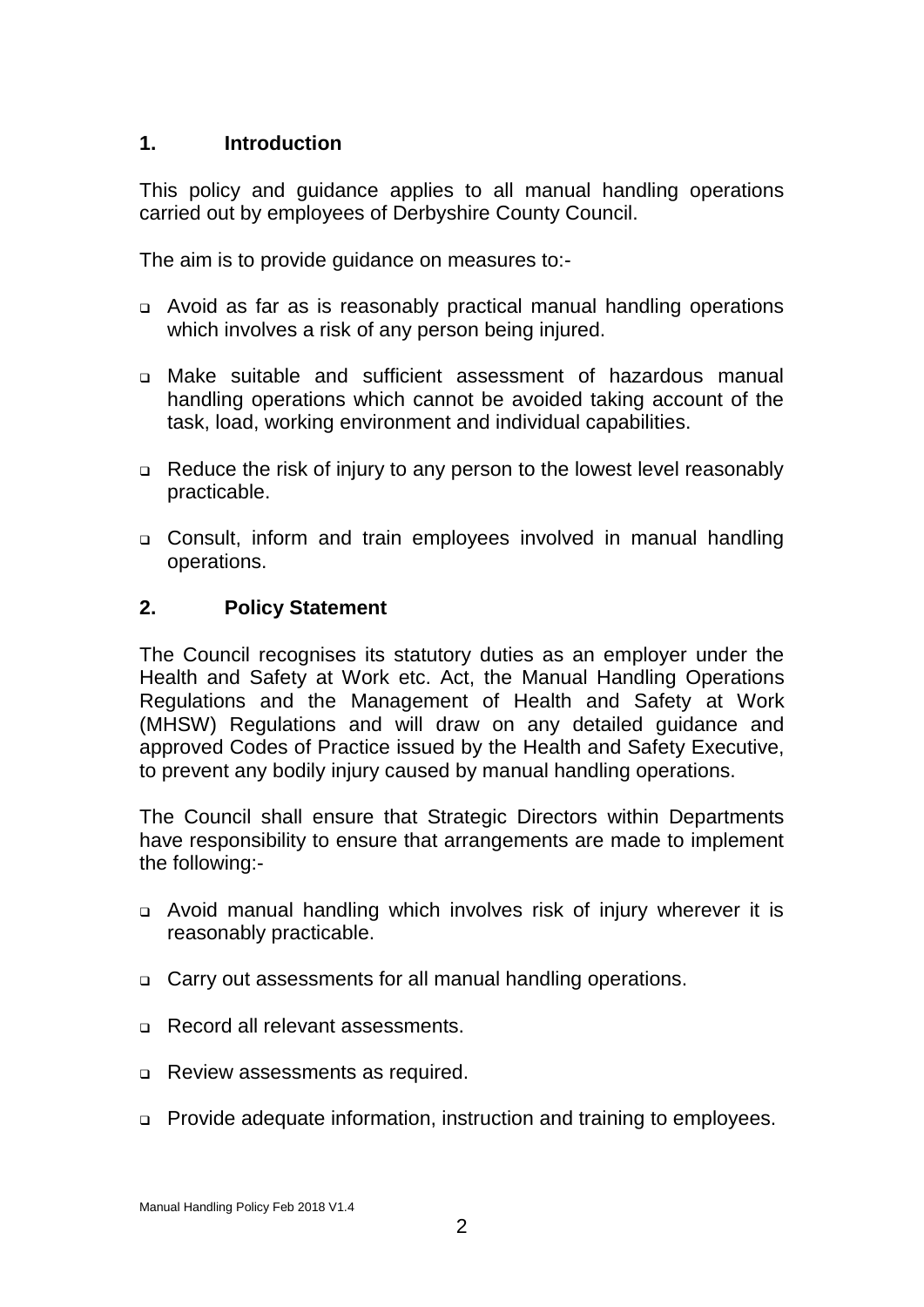# **3. Manager's Guidelines**

# **Possible effects on health**

Manual handling operations account for more than a quarter of all accidents reported to the enforcing authorities. It has been a common misconception that manual handling problems are directly associated with heavy industry but, in fact, all sections are affected with high manual handling accident figures.

Many of these accidents involve 'major injury' categories such as fractured limbs and a high percentage result in 'over three day' absences from work often caused by poor posture and excessive repetitive movements, usually caused over a period of time rather than by a single manual handling operation.

## **The main risks**

An employee may be at risk of injury through manual handling operations if they:-

- undertake manual handling activities for which an assessment has not been carried out.
- are physically unsuited for the task.
- are wearing unsuitable clothing, footwear etc.
- have not received adequate and suitable instruction and training to enable them to carry out the task safely.

Consideration should be given to employees who are young, have a medical condition that may affect their manual handling capabilities or are known to be pregnant. A specific assessment must be undertaken for these categories of employees.

## **Avoidance of manual handling**

The Regulations state that any manual handling operations which involve a risk of injury should, so far as is reasonably practicable, be avoided.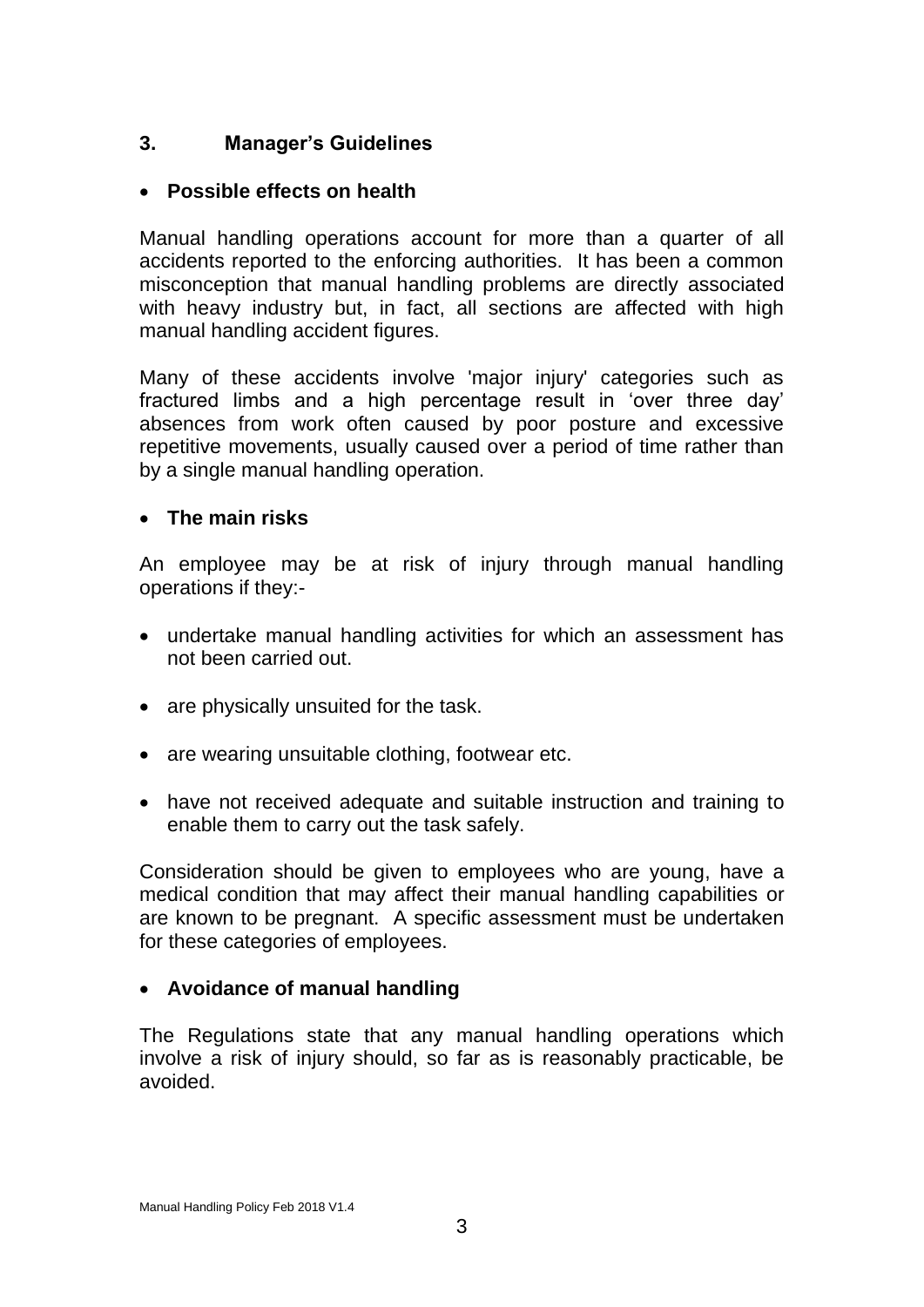There are two practical ways to achieve this:-

- Eliminate the handling operation.
- Automate or mechanise the operation.

#### **Assessment**

Where it is not possible to eliminate or mechanise the operation a manual handling assessment should be carried out. These assessments should be carried out by a 'competent' assessor who has a thorough practical understanding of the types of tasks to be performed, the loads involved and the working environment in which the manual handling operation is to be carried out. The assessment should be in written form and kept readily accessible for the period for which it is in force.

The assessment is based upon four factors:-

- n Task.
- Load.
- □ Working environment.
- □ Individual capability.

See assessment proforma (attached).

#### **Recommended Lifting, Pushing and Pulling Weight Guidelines**

If the guidelines illustrated below are not exceeded then Section A of the Assessment Proforma should be completed **only**.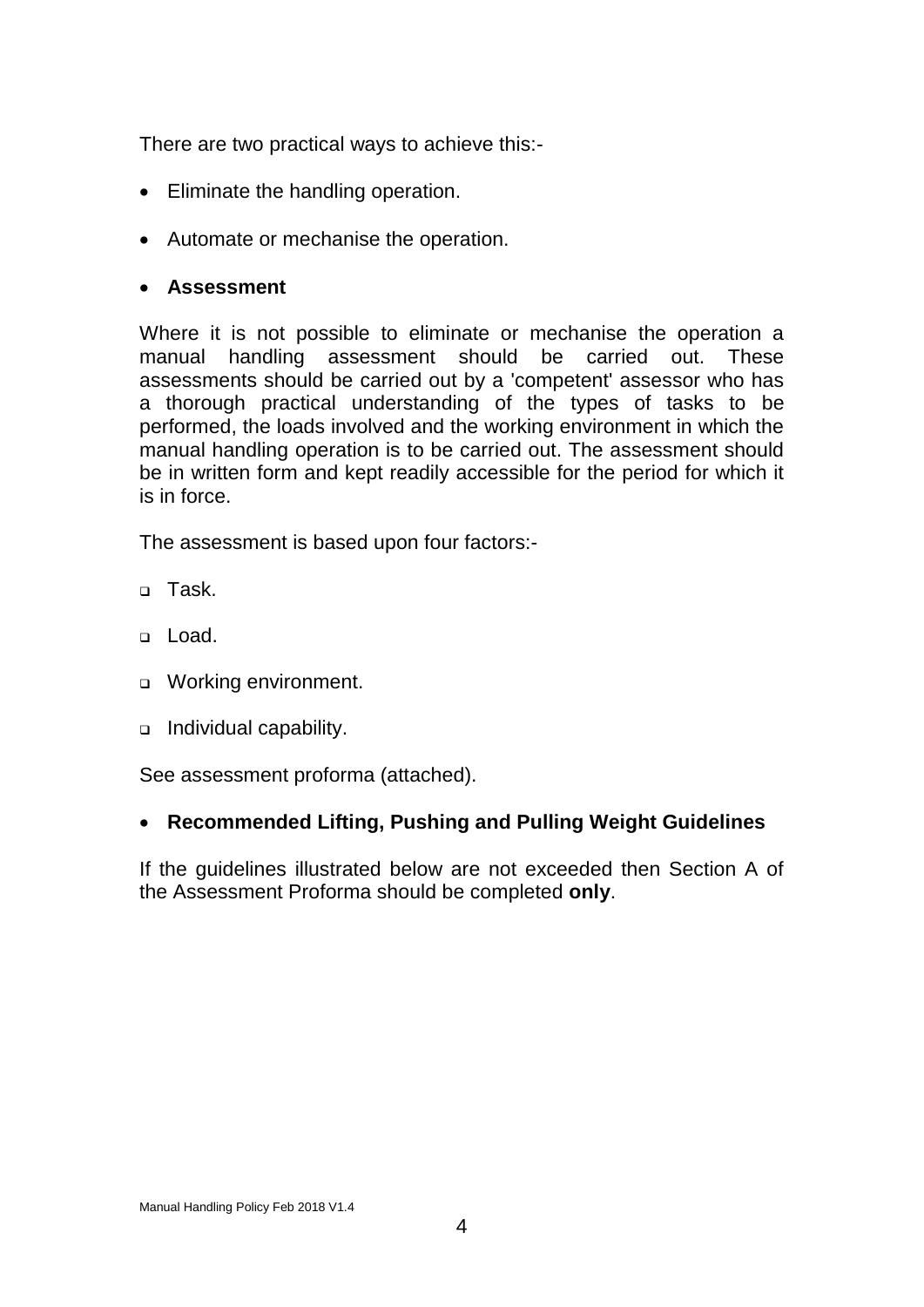

These are guideline weights, and their position in relation to the body, that employees should be able to move, lift and lower easily and safely. If the handlers' hands enter more than one of the box zones during the operation, then take the figure as the smallest weight shown.

If employees are handling greater weights than these, then a detailed moving and handling assessment should be undertaken.



The guideline figure for starting or stopping the load is a force of about 25 kg for men and about 16 kg for women.

There is no specific limit to the distance over which the load is pushed for pulled provided there are adequate opportunities for rest or recovery.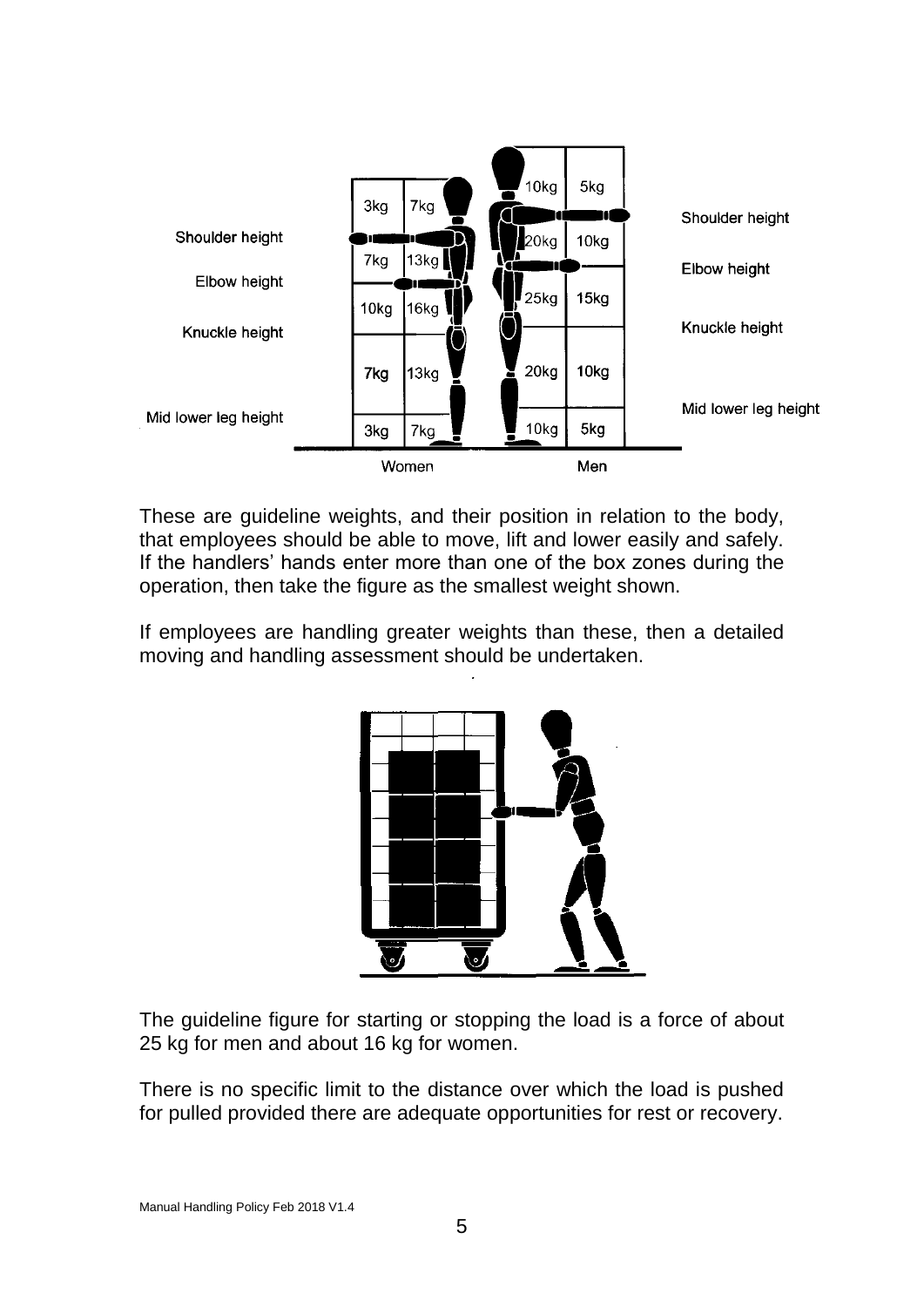## **Reducing the risk of injury**

Some manual handling operations offer more scope for reducing the risk of injuries than others. Therefore, emphasis is placed upon the load itself and suitable training for those carrying out the manual-handling task.

An ergonomic approach should be adopted to enable safe design of all manual-handling techniques. Improved job and workplace design may not eliminate injuries but should greatly reduce them.

The task, load, working environment and individual capabilities must be considered to design the task to suit the employee.

Emphasis should be placed on the use of mechanical aids where reasonably practicable. These still involve some degree of manual handling but the risk of injury is reduced and efficiency increased. Examples of mechanical aids include: hoists, levers, sack truck, roller conveyor and chutes etc.

The appropriate Safety Representative and employee should be involved in redesigning any work methods and encouraged to report on its effectiveness.

#### **Task**

Several factors to consider are:-

a) Improving task layout:-

Using suitable storage racks for materials at waist height etc.

b) Using the body more efficiently:-

Prevent the need for stooping and twisting by re-designing layout.

Ensure that the load can be held close to the body to reduce stresses in the back and shoulders.

Ensure good handling posture is maintained by correct body positioning, removing obstacles and keeping the area free from debris.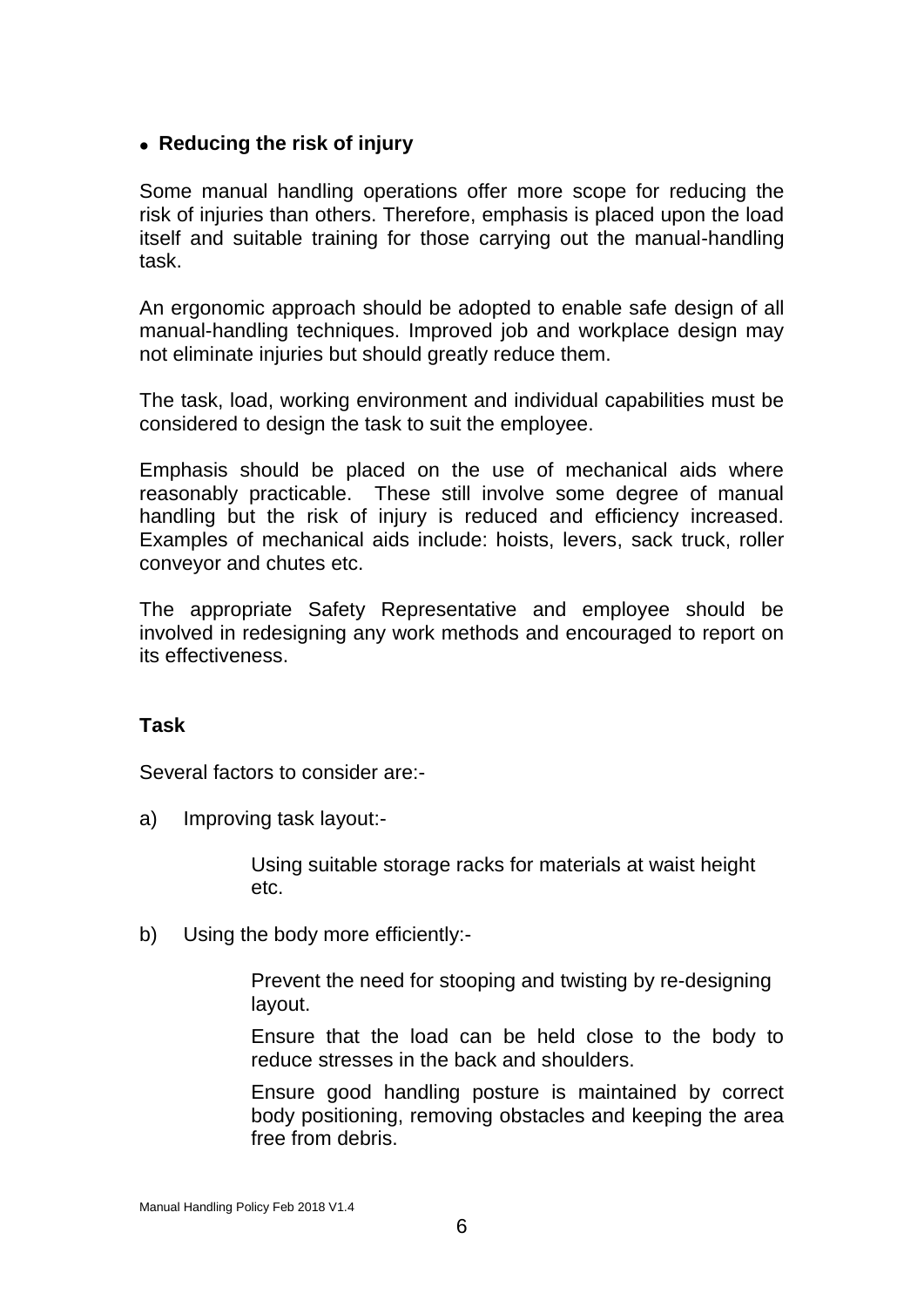Use push/pull techniques wherever possible rather than lifting a load.

c) Improve work routine:-

Allow suitable rest/recovery periods for manual handling operations.

Introduce job rotation where practical which allows the muscles to relax whilst others are in use.

d) Handling whilst seated:-

An employee can handle less than in a standing position therefore avoid lifting from floor height as this will put severe strain on the lower back.

Seating should preferably have a swivel action and no casters. This ensures some freedom of movement and stability.

e) Team handling:-

Used when a load is unsafe to be handled by one person.

The team should work well together and respond to synchronised instructions. Training is essential otherwise further hazards may develop. Many injuries are caused when one person is trained to handle loads safety and the other is not.

Team members should preferably be similar in build to ensure even distribution of load stresses.

f) Personal Protective Equipment:-

Includes items such as; gloves, overalls, safety footwear etc.

All equipment provided should be well fitting and not restrict movement.

All equipment should be suitable for the task and kept in good condition (Personal Protective Equipment at Work Regulations).

g) Maintenance of handling equipment:-

All equipment should be well maintained and defects reported immediately. (See The Provision and Use of Work Equipment Regulations).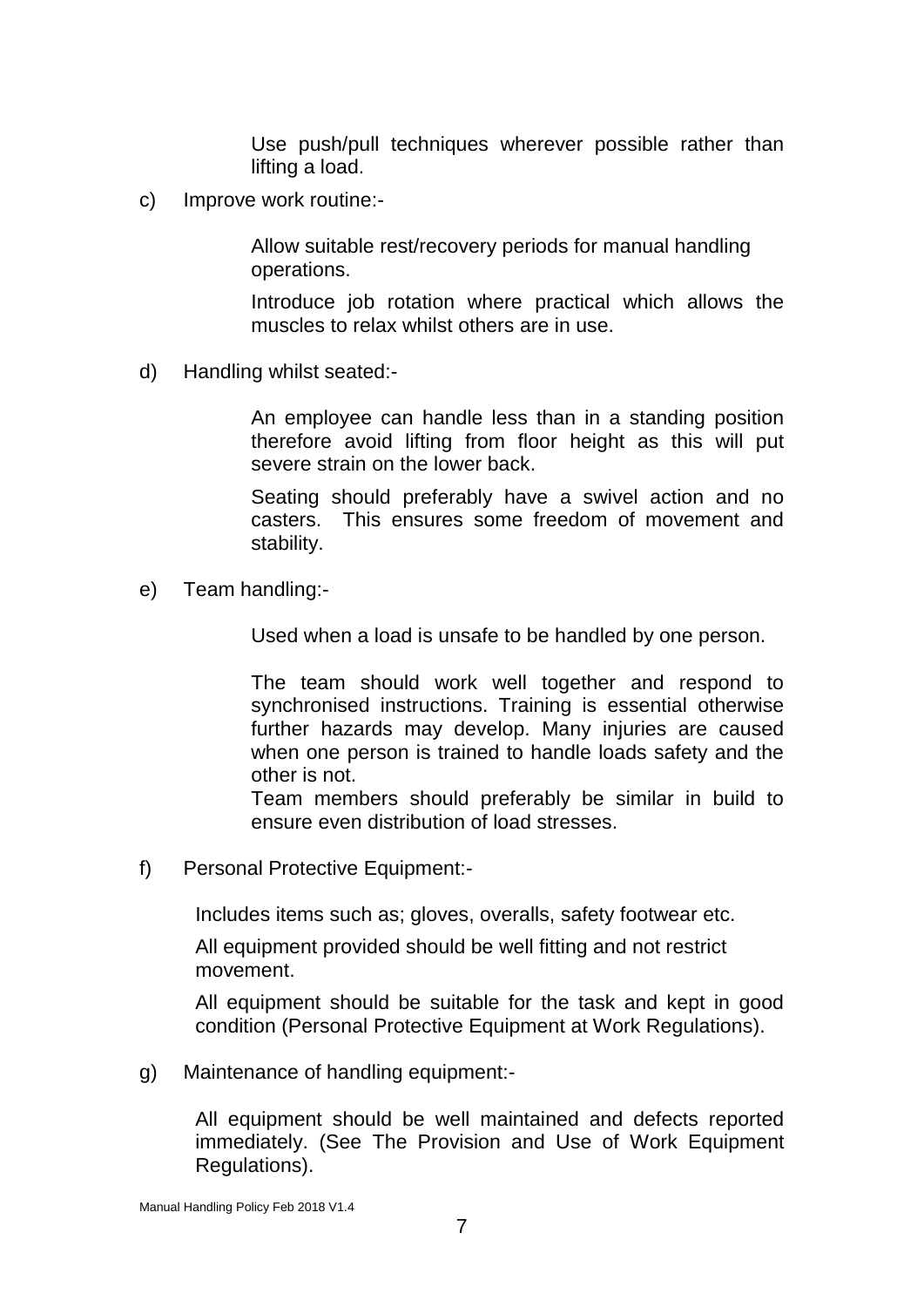# **Load**

Can it be made:-

- Lighter (specify with supplier if necessary).
- Smaller or easier to handle.
- Easier to grasp (handles or slings to get a better grip).
- More stable (prevent unexpected movement of the contents).
- Less damaging to hold (free of oil, dirt, dust etc).

# **Working Environment**

Ensure adequate space in which to carry out manual handling operations (keep gangways clear, improve housekeeping etc).

- a) Floor condition:-
	- Ensure that it is level, in good condition, has a non-slip surface and is free from dirt, oil etc.
- b) Working at different levels:-

Wherever possible tasks should be carried out on one level. Where this is not possible the transition should be as gentle as possible with good ramps or stairs. Work benches should be at the same height to prevent the need for lowering or raising loads.

c) Thermal environment:-

Extremes of temperature and humidity should be avoided wherever possible. Where this is not practical suitable personal protective equipment should be provided.

d) Lighting:-

This should be sufficient and well positioned to enable employees to see clearly their work surroundings.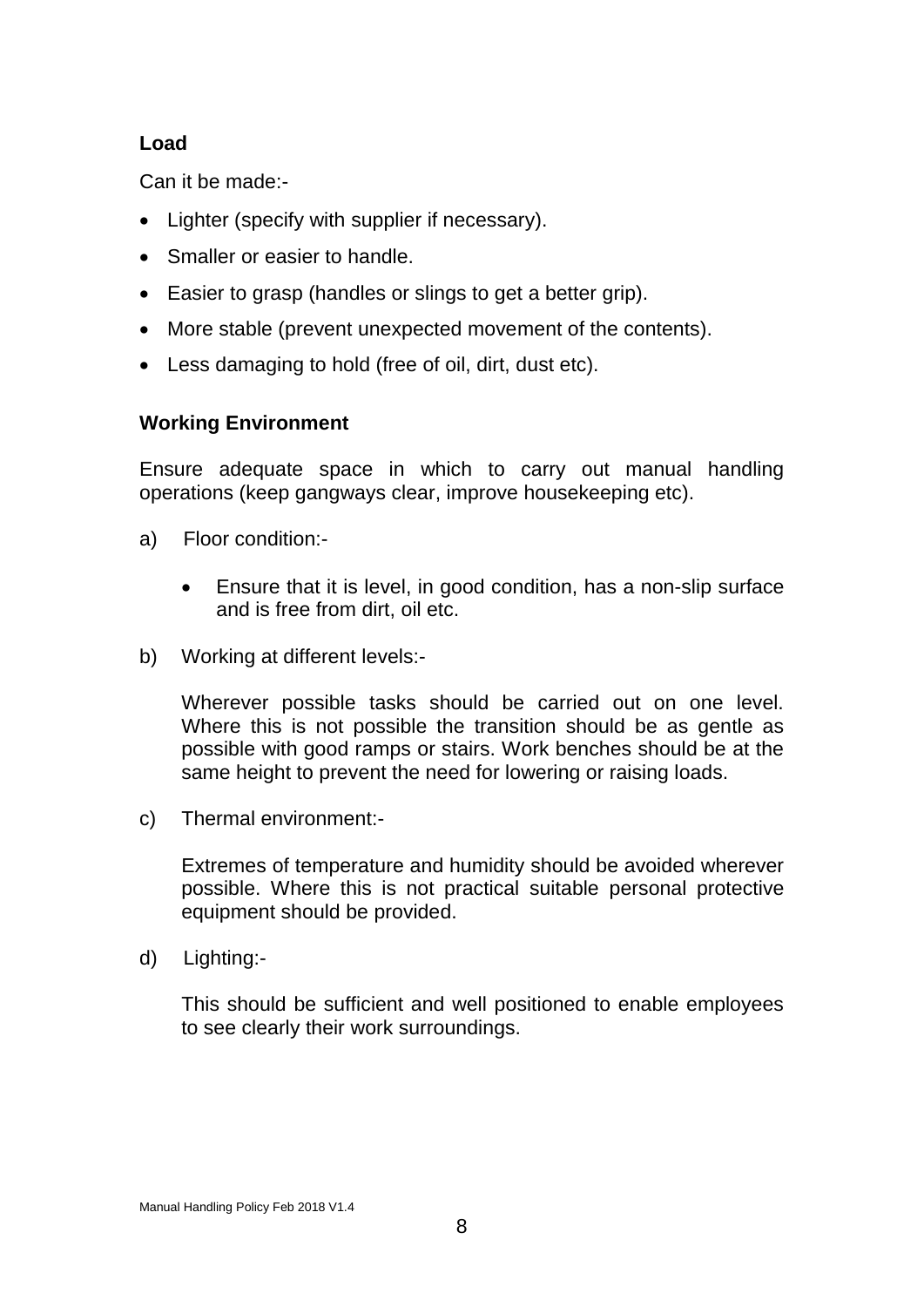# **Individual Capability**

• Personal capacity:-

Employees who are or who have been recently pregnant and those who have health problems which affect their handling capability should receive particular consideration.

The degree of fitness and familiarity of a task should help reduce the likelihood of handling injuries, as does a suitable level of training.

• Knowledge and training:-

Knowledge and training alone does not ensure safe handling techniques.

The main objective should be to redesign the working conditions, improve the task, load and working environment as appropriate.

The task must be suited to the individual to reduce the risk of injury.

Training does, however, ensure that all employees know how to judge load suitability and use correct handling techniques.

#### **Review of assessments**

The assessments should be kept up to date and reviewed by the departmental assessor when they are no longer valid, (for example, when the working conditions or personnel change). The assessment should be modified or corrected where necessary.

## **Information, instruction and training**

Training enables employees to develop good handling techniques and to develop skills which will help them recognise and either avoid or modify any hazardous handling situations.

#### **Information**

Wherever possible all loads should be clearly marked with their weight. Where this is not possible employees should be given details of the loads to be handled with general indications on the weights.

In addition, if a load has a centre of gravity which is not located centrally, the heaviest side should be marked.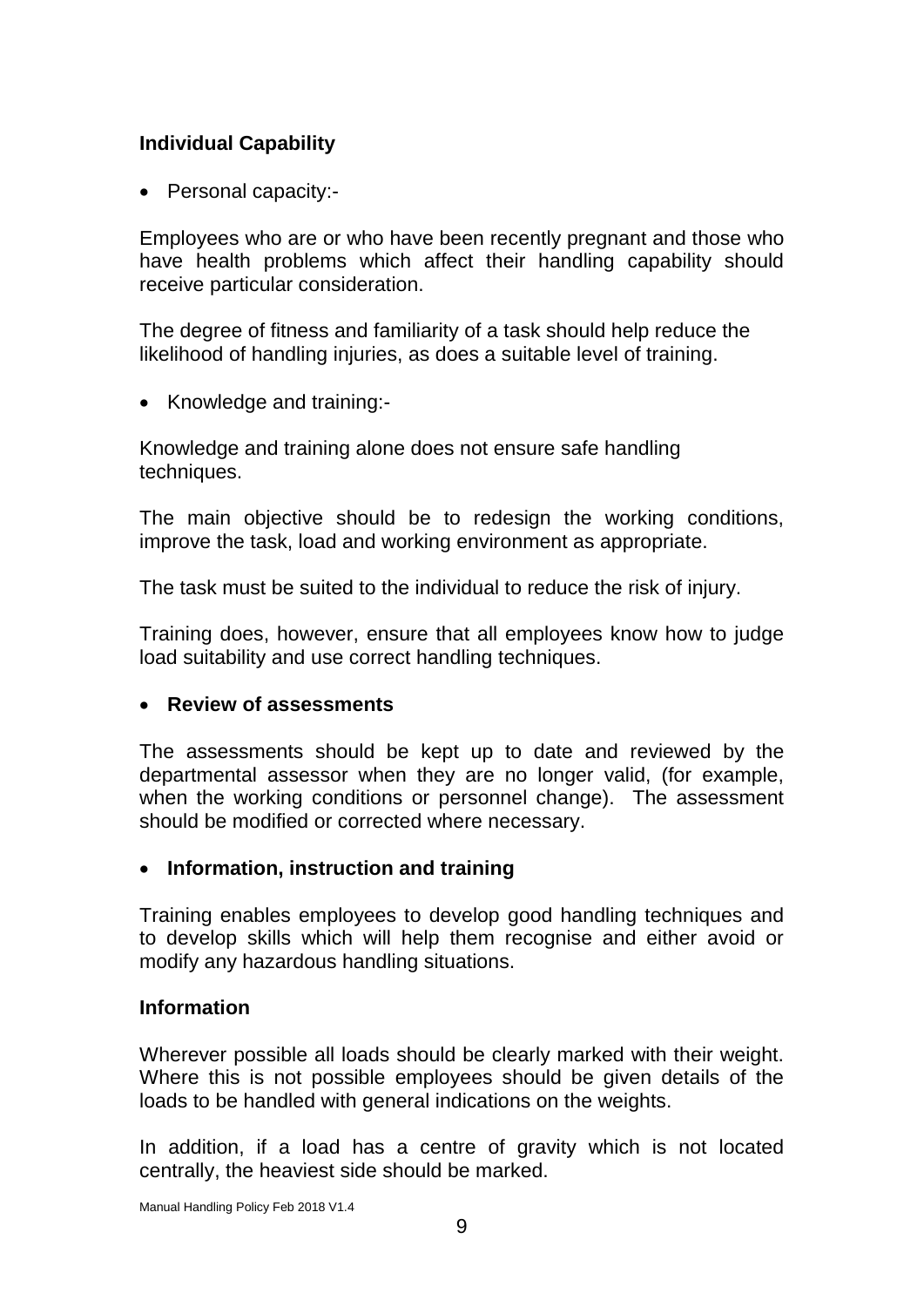#### **Instruction and training**

The instruction and training needs will be highlighted by the assessment and deficiencies should be rectified in order to comply with Section 2 (2) c of the Health and Safety at Work Act.

The training should include practical instruction based upon the tasks of those employees concerned to emphasise the various techniques developed to reduce manual handling injuries.

This may involve the technique of judging the weight of a load by lifting one corner. Some loads are misleading; a large box may be empty and light to carry, a small box containing a portable television will be fairly heavy with a centre of gravity not centrally located.

## **4. Employee Guidelines**

You have a duty under Section 7 of the Health and Safety at Work etc. Act to take reasonable care of your own health and safety and that of others who may be affected by your actions.

It shall be the duty of all employees to:-

 Use correctly all work items provided in accordance with training and instruction given.

- Inform management of any situation which represents a serious or immediate danger to health and safety.
- Inform management of any shortcomings in the protective and preventative arrangements for health and safety.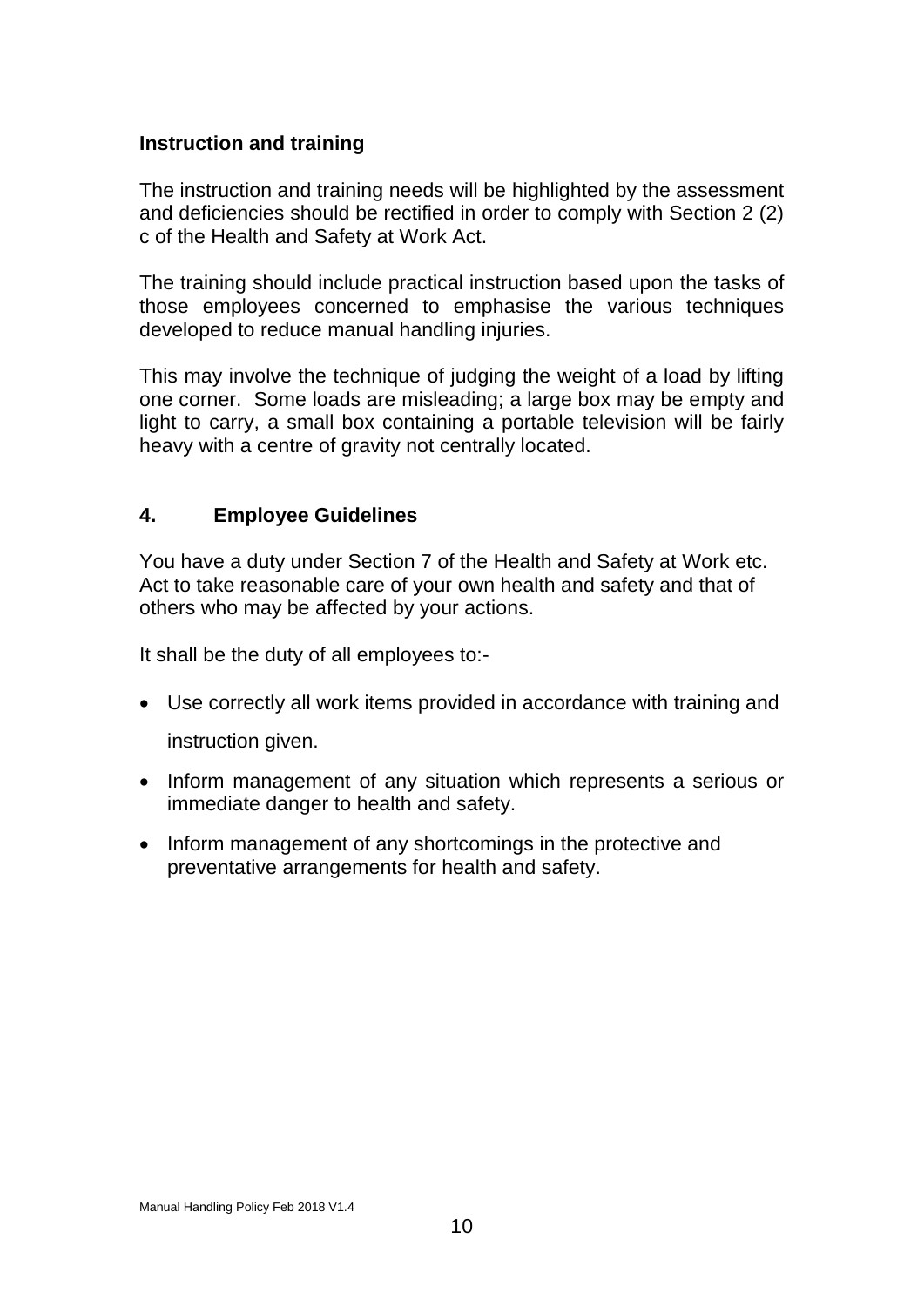#### **DERBYSHIRE COUNTY COUNCIL Manual Handling Operations Regulations Assessment Questionnaire**

| <b>Department</b>                                                                                                                                             | <b>Division</b>    |                                   |            |      |  |  |  |  |
|---------------------------------------------------------------------------------------------------------------------------------------------------------------|--------------------|-----------------------------------|------------|------|--|--|--|--|
| <b>Location</b>                                                                                                                                               | <b>Date</b>        |                                   |            |      |  |  |  |  |
| <b>Reviews</b>                                                                                                                                                |                    |                                   |            |      |  |  |  |  |
| <b>Next Review Required</b>                                                                                                                                   | <b>Review Date</b> | Any Changes Required<br>Signature |            |      |  |  |  |  |
|                                                                                                                                                               |                    |                                   |            |      |  |  |  |  |
| <b>Section A</b>                                                                                                                                              |                    |                                   |            |      |  |  |  |  |
| Job description                                                                                                                                               |                    |                                   |            |      |  |  |  |  |
| Is an assessment needed?<br>(ie is there a potential risk for injury, and are the<br><b>YES</b><br><b>NO</b><br>factors beyond the limits of the guidelines?) |                    |                                   |            |      |  |  |  |  |
| If 'YES' continue. If 'NO' the assessment need go no further.                                                                                                 |                    |                                   |            |      |  |  |  |  |
| Diagrams (other information)<br>Operations covered by this assessment                                                                                         |                    |                                   |            |      |  |  |  |  |
| (detailed description)                                                                                                                                        |                    |                                   |            |      |  |  |  |  |
| Locations:<br>Personnel involved:<br>Date of assessment:                                                                                                      |                    |                                   |            |      |  |  |  |  |
| Section B - See over for detailed analysis                                                                                                                    |                    |                                   |            |      |  |  |  |  |
| <b>Section C</b>                                                                                                                                              |                    |                                   |            |      |  |  |  |  |
| Overall assessment of the risk of injury?                                                                                                                     |                    |                                   | Med<br>Low | High |  |  |  |  |
| <b>Section D</b>                                                                                                                                              |                    |                                   |            |      |  |  |  |  |
| Remedial steps that should be taken, in order of priority:                                                                                                    |                    |                                   |            |      |  |  |  |  |
| Date by which action should be taken:                                                                                                                         |                    |                                   |            |      |  |  |  |  |
| Assessor's Name:                                                                                                                                              | Signature:         |                                   |            |      |  |  |  |  |